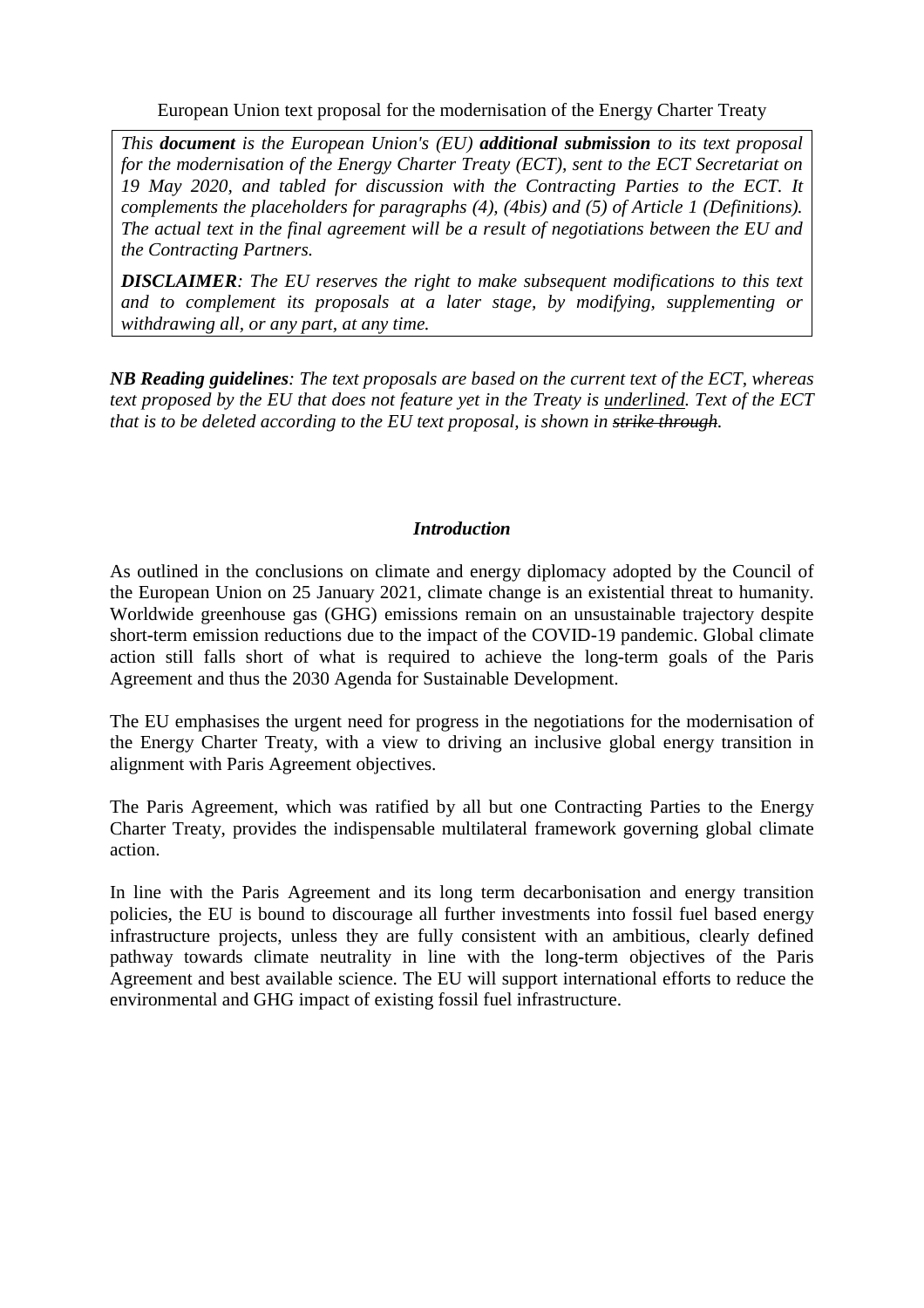## **EU text proposal for the modernisation of the Energy Charter Treaty**

 $\lceil$ ...]

## **Article 1: Definitions**

[Paragraphs 1-3]

(4) "Energy Materials and Products", based on the Harmonised System of the World Customs Organization and the Combined Nomenclature of the European Communities European Union, means the items included in Annexes EM I or EM II.

The provisions of Part III of this Treaty shall not apply to Energy Materials and Products in Annex EM I, under the heading "Coal, Natural Gas, Petroleum and Petroleum Products, Electrical Energy", subheadings 27.01 to 27.15, and to the production of Electrical energy (27.16), if it is produced from one of the products in subheadings 27.01 to 27.15, in relation to an Investment made in the Area of a Contracting Party after the date of entry into force or provisional application of the amendment to the Treaty.

However, the provisions of Part III of this Treaty shall apply until 31 December 2030 to the production of Electrical energy (27.16) produced from Petroleum gases and other gaseous hydrocarbons (27.11), through power plants and infrastructure enabling the use of renewable and low-carbon gases, and emitting less than 380 g of CO2 of fossil fuel origin per kWh of electricity, in relation to such Investments. If Investments, referred to in the preceding sentence, replace existing Investments producing Electrical energy (27.16) from Energy Materials and Products under the subheadings 27.01 to 27.10, the provisions of Part III of this Treaty shall apply ten years after the entry into force or provisional application of the amendment to the Treaty, but not later than 31 December 2040.

The provisions of Part III of the Treaty shall apply ten years after the entry into force or provisional application of the amendment to the Treaty, but not later than 31 December 2040, to Investments in gas pipelines made in the Area of a Contracting Party after the date of entry into force or provisional application of the amendment to the Treaty, provided that the pipelines are able to transport safe and sustainable renewable and low-carbon gases, including hydrogen.

Ten years after the entry into force or provisional application of the amendment to the Treaty, but not later than 31 December 2040, the provisions of Part III of this Treaty shall cease to apply to Energy Materials and Products in Annex EM I under the heading "Coal, Natural Gas, Petroleum and Products, Electrical Energy", subheadings 27.01 to 27.15, as well as to the production of Electrical energy (27.16) if it is produced from one of the products in subheadings 27.01 to 27.15, in relation to any Investment made in the Area of a Contracting Party before the date of entry into force or provisional application of the amendment to the Treaty.